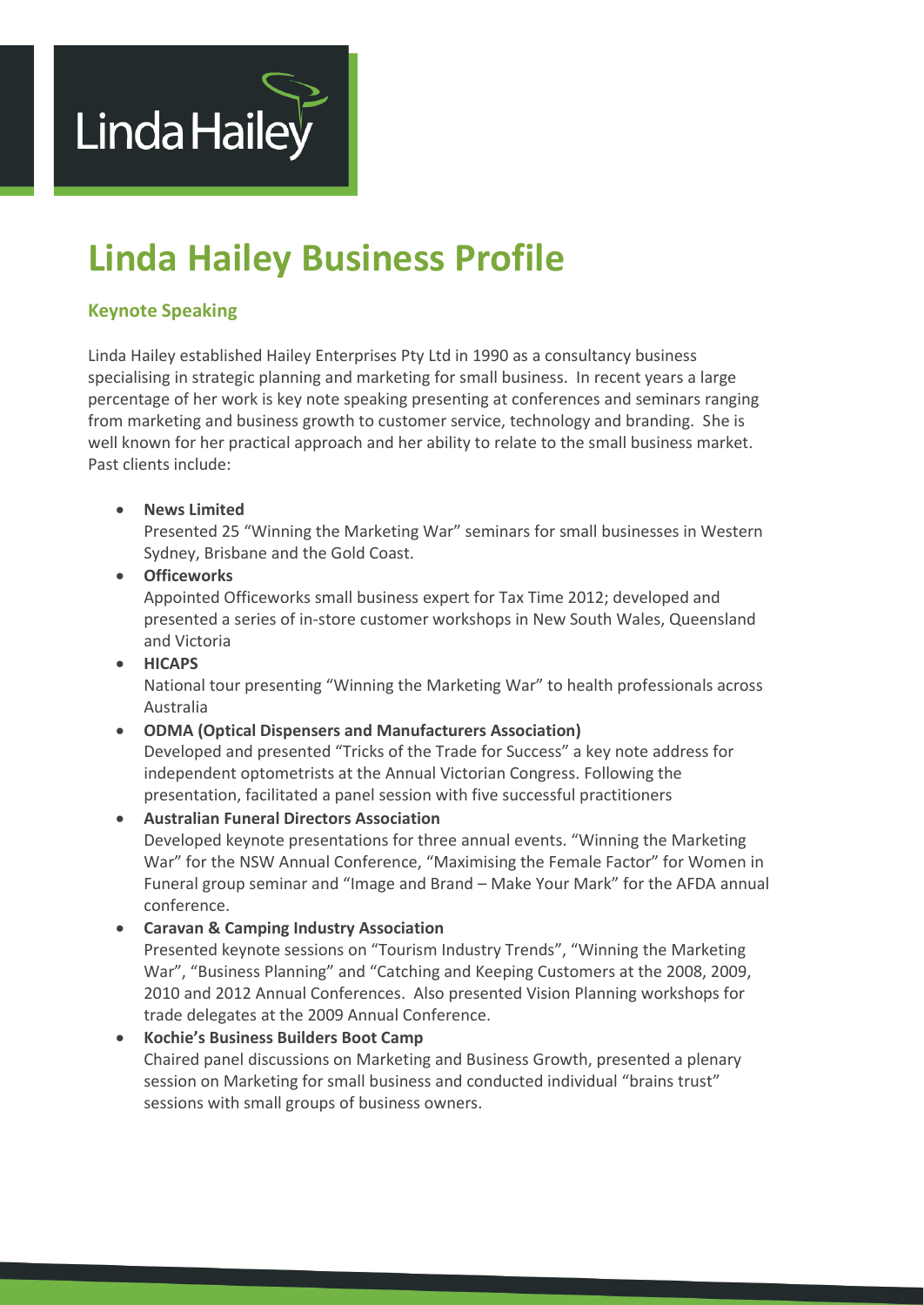

#### **Australian Federal Government**

Developed and presented a session on Practical Marketing for the Australian Government's Home Based Business One Day seminar program which was presented in all states of Australia and culminated in a Home Based Business Expo.

**Retail**

Linda has worked with a large number of retail outlets in metropolitan and regional areas. Her "Tricks of The Trade for Retail" workshop has been presented for Retail Traders Association NSW, the NSW Department of Industry & Investment and Shire Councils throughout NSW, Victoria and Qld.

- **Not for Profit Retail organisations** Linda has worked extensively with retail outlets and commercial divisions attached to "not for profit" organisations including The Wilderness Society, Lifeline, St Vincent de Paul Society and Botanic Gardens. She has presented at NACRO and Lifeline conferences and delivered retail workshops for a retail staff and volunteers
- **Regional**

Linda regularly presents practical seminars for businesses in regional communities, recent presentations include "Winning the Marketing War" and "The Science of Shopping" in Karratha, Lockhart , Mackay, Morisett and Armidale.

#### **Online Learning**

In 2012 Linda developed and delivered an online learning program for the University of NSW Science Faculty: School of Optometry. This ground breaking 14 week course was designed to give graduate students an understanding of the principles behind the operation and marketing of a practice. Sixteen students from Australia, Canada, China and Singapore enrolled and all passed the program. This Program is running again in February 2013

The project involved:

**Content**

Developing concepts and teaching methodologies for the program. Developing content, PowerPoint presentations, a student guide and assignments for 12 webinars. Developing keynote presentations for two full day sessions held as a part of the course at the University

**Webinars**

Presenting 6 webinar topics on how to analyse and review a practice Presenting 6 webinar topics on how to develop strategies for building and marketing a practice

Interviewing industry experts that appeared in each webinar

- **Debrief and Presentation Days** Facilitating two full day sessions for students, mentors and industry experts
- **Marking and mentoring** Marking assessments and mentoring individual students through the program Providing feedback to students via the University Blackboard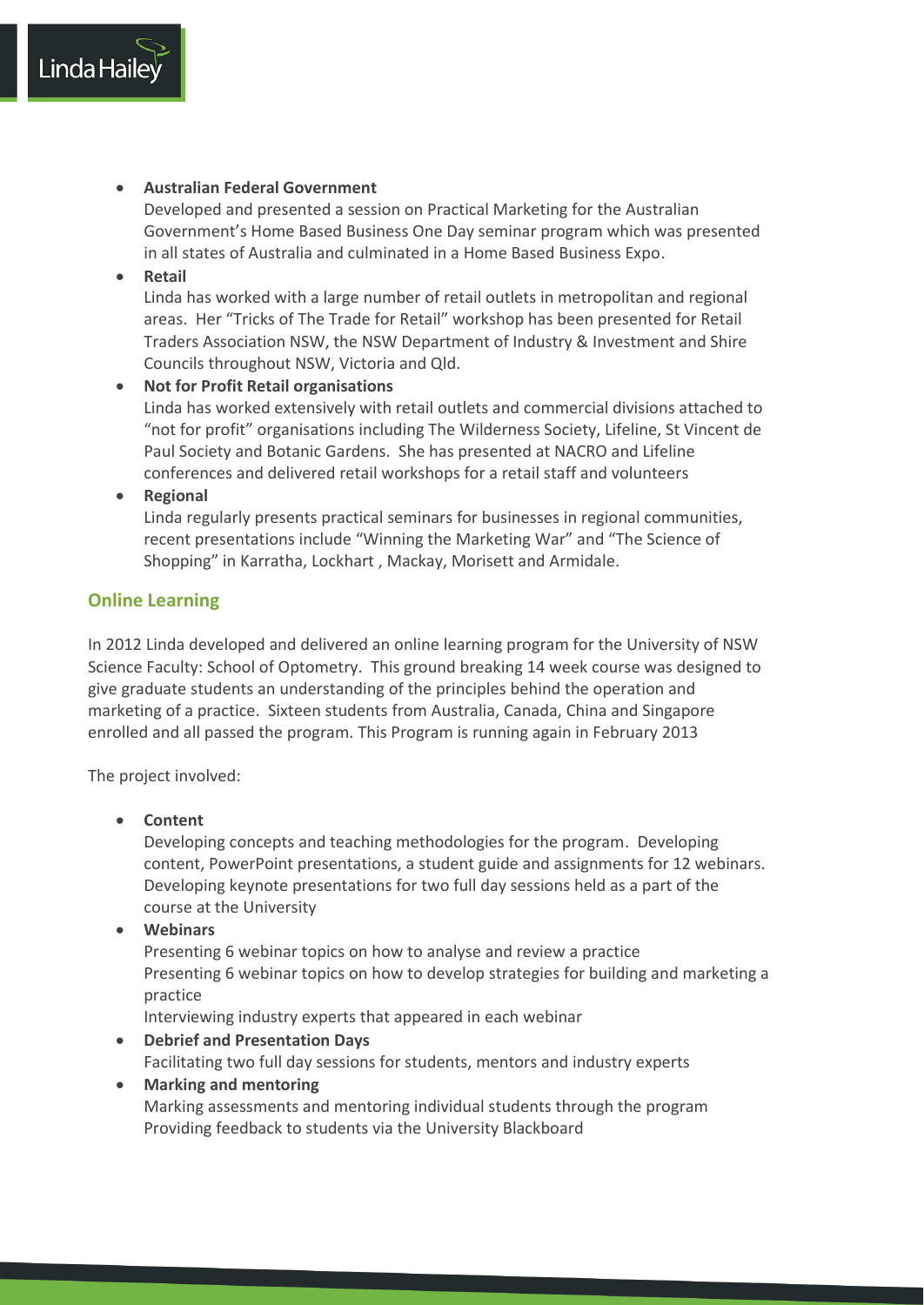#### **Consultancy Projects**

Linda Haile

Consultancy projects range from phone mentoring of regional businesses to developing strategic business or marketing plans. In 2006 Linda launched Vision Planning, a new approach to planning that is faster and less expensive than traditional methods. Recent consultancy projects include:

#### **Bent on Food – Wingham NSW**

Developed a Vision Plan for the award winning Bent on Businesses to launch their new cookery school as well as consolidate and build revenue from their cafe, Bent on Food and homewares and gift store Bent on Life.

- **Cudgegong Gallery – Gulgong NSW** Developed a Vision Plan for a leading Australian ceramics gallery to increase their profile in the tourism market, generate online sales and build their reputation as specialists in emerging artists in ceramics and three dimensional artworks.
- **Work Health Safety Matters – Crows Nest** Developed an initial Vision Plan to assist the owner relaunch the business following the dissolution of a business partnership. As the business has grown, worked with the owner on a regular basis to review goals and develop cost effective marketing and staffing strategies.

#### **MRA Dancing Pty Ltd – Castle Hill**

Worked with a young entrepreneur throughout the start up phase of developing a state of the art dance studio. This project included researching and selecting the location, finding a property, overseeing fit out and developing strategies for initial launch, ongoing marketing and promotions. This business has been successfully operating for 4 years.

# **Wade Burns & Associates – Fairfield and Parramatta**

Consulted with one of NSW's leading conveyancing companies to build their western suburbs practice. Following this project, worked with the client to develop and launch Australia's first dedicated online conveyancing website - mypropertyexchange.com.au

 **Precision Physio – Surry Hills, Condell Park, Concord, St Marys**  Developed a Vision Plan for two entrepreneurial physios who wanted to work "on" rather than "in" their business. This project focused on the structure of the business, staffing, image, branding, product development, cross promotion and proactive marketing.

#### **Dhinawan Dreaming – Ocean Shores NSW**

Developed a Vision Plan for an aboriginal owned business specialising in educational programs, cultural workshops and keynote speaking. This plan resulted in a clear product mix for the business, achievable business goals and a rebranding of the business including development of a website and marketing material.

**Digital Chameleon - Sydney**

Developed a Vision Plan for a consultant specialising in digital media. This client is a recognised world leader on digital media and wanted to market her training and strategy development services to major advertisers, media companies and publishers. The plan helped her develop a distinctive product mix which has been successful in both Australia and New Zealand.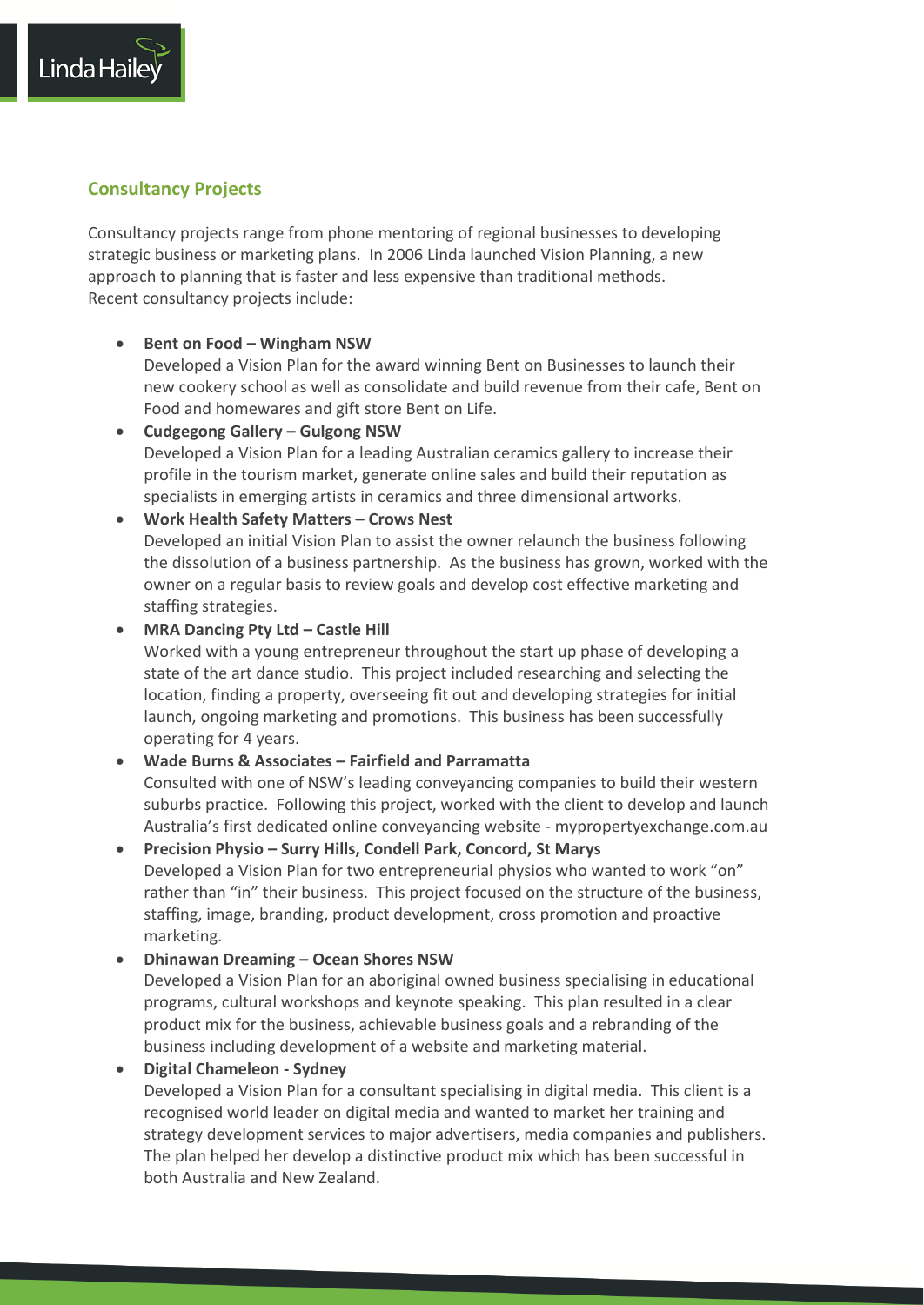

Linda Haile

Through her work in regional areas, Linda has developed a keen interest in tourism development which has led to a number of workshop and consultancy projects. She was a member of the State judging panel of the Tourism NSW Awards for Excellence from the 2003 to 2011. Tourism Projects include:

#### **Tourism NSW**

Developed and presented customer service and marketing workshops for tourism operators in Cobar, Lord Howe Island and Louth/Bourke

Developed and delivered a marketing training program for Tourism NSW staff and representatives of Regional Tourism Organisation's

Presented customer service and marketing workshops for The Growing Together Program which toured regional NSW visiting Broken Hill, Wellington, Jamberoo, Jindabyne and Batemans Bay

Developed and presented workshops in 2004 - 2009 on creating a winning tourism award submission. These workshops were presented in eight locations across NSW

#### **•** Blacktown City Council

Developed tourism and branding strategies for a newly formed network of tourism operators in and around the Blacktown area. Cluster members included major attractions such as Featherdale Wildlife Park along with accommodation providers, food outlets and small tour companies. This project recommended a structure for the network, identified target markets, developed a product mix and market positioning for the group and recommended strategies for marketing the Blacktown area

# **Macquarie Valley Tourism Cluster**

Worked with a group of small tourism operators from Dubbo, Narromine, Trangie and surrounding areas who wished to form a "cluster" to capitalise on tourism potential from increasing numbers of travellers to the area. This project included facilitated planning sessions with interested operators and development of simple strategies which would increase revenue for the cluster members. This project also recommended funding and operational strategies for the group

**Booderee National Park – Jervis Bay**

Developed a marketing plan to launch a planned fee restructure and promote the benefits of this unique National Park. This project involved team planning sessions with front line staff from the visitor information centre and entry gate to help them develop a common set of messages which could be used when explaining price changes or promoting the park to locals, campers and tourists.

#### **Mudgee Region Tourism - Mudgee**

Reviewed the Mudgee Tourism Strategy to identify any gaps in the plan or areas where strategies needed to be changed or updated.

Developed a report detailing observations and recommendations outlining strategies that needed modifying to tap into new markets, promote new products or deal with competition or market changes. In 2010 developed the Tourism Strategy and planning document for Mudgee Region Tourism Inc.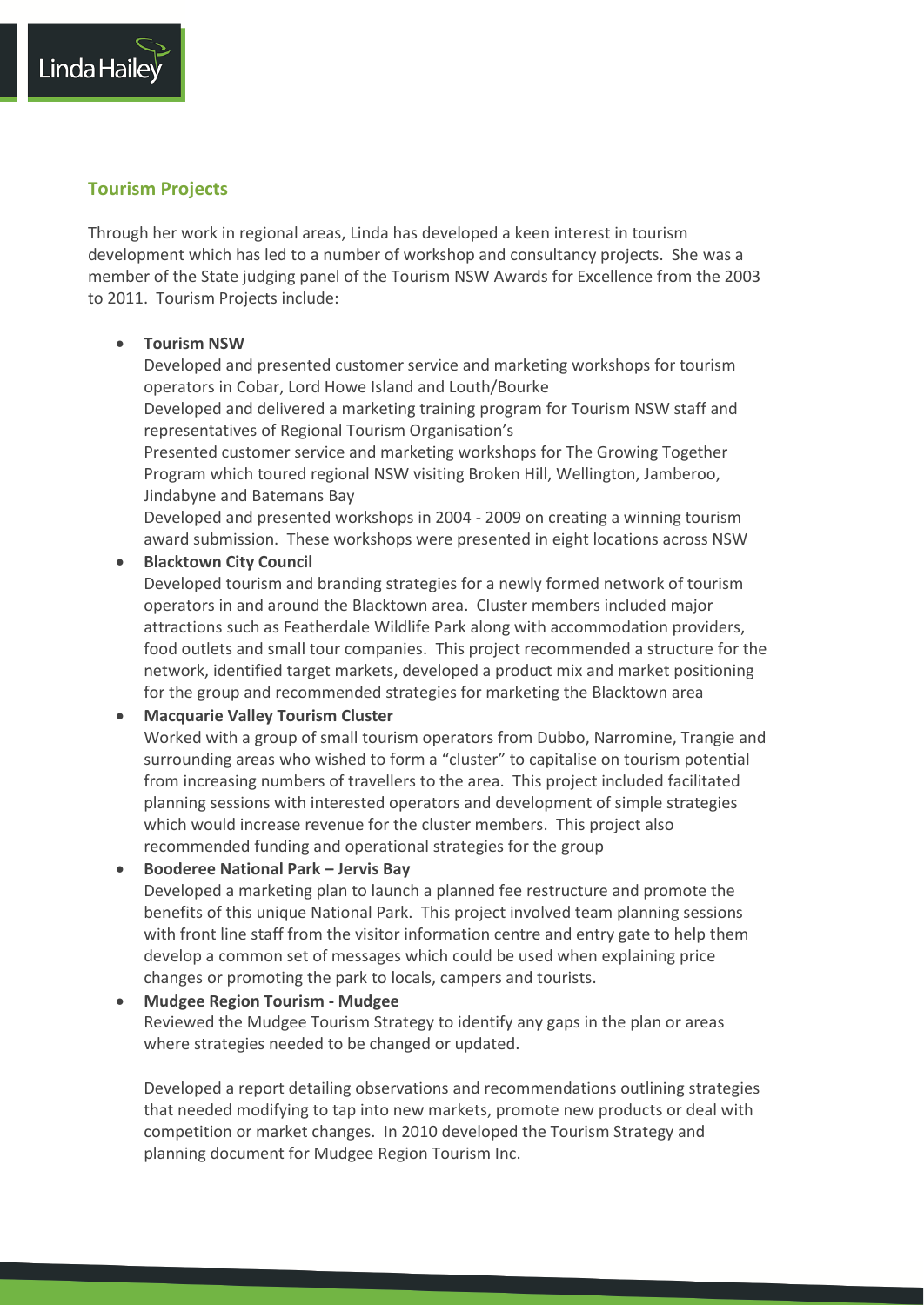

 **Karuah Township - Karuah** Conducted an assets review of this riverside town that was keen to attract tourists to experience the local scenery and oyster industry. Developed a strategic plan designed to develop and improve tourism products and market the town in the future.

#### **Business Achievements**

- Developed a marketing action plan for a toy retailer faced with falling sales and morale following the recession and introduction of major toy retailers World 4 Kids and Toys 'R' Us into the Australian scene. A low budget refit and repositioning as a specialist retailer saw an immediate significant increase in sales and enthusiastic customer feedback.
- Conducted a series of business planning consultancies over a six year period for a business targeting the payroll industry. The consultancies assisted the business owner to develop membership, training and outsourcing divisions to supplement the core business of employment consultancy and payroll association. During the six year period the business developed from a small operation with one full time staff member to a multi-million dollar company with 27 staff in Sydney and Melbourne.
- The development of a Township Marketing Plan for a community in Northern NSW that traditionally focused on its local retiree market. The town was picturesque with great appeal but only traded until 12 o'clock on Saturdays. The plan identified a key opportunity to attract tourist dollars from a nearby town which was experiencing a tourism boom. The project has motivated local retailers to upgrade their product ranges and window displays, undertake barista training and enrol in customer service programs so they can actively target this new market. Since the project a number of businesses are now opening 7 days and are seeing an increase in revenue.
- Creation of a business plan to launch a recently retrenched executive with no business skills into a consultancy business specialising in competency based training. In the first year of operation the business owner achieved a turnover of \$250K and in year two sold the business for a healthy profit and is currently running a similar operation in the United Kingdom.
- The complete relocation and repositioning of a retail outlet for a not for profit organisation. This consultancy took the retail outlet from a dark, dingy outlet where they faced an uncertain future, to a CBD shopping mall, which has significantly boosted turnover and allowed the retail outlet to provide profits in excess of \$100,000 for their organisation.
- Commissioned to write a book on small business marketing by publishers Allen & Unwin. "Kickstart Marketing" was released in September 2001
- Undertook extensive research which identified four predictable growth phases of small business. This research forms the basis of a new book called Your Business, Your Future How to predict and harness growth which was published in June 2006
- Invited to join business TV program My Business in 2006. Linda is now the regular small business expert on "Kochie's Business Builders" which runs on Channel 7 Sundays at 10am.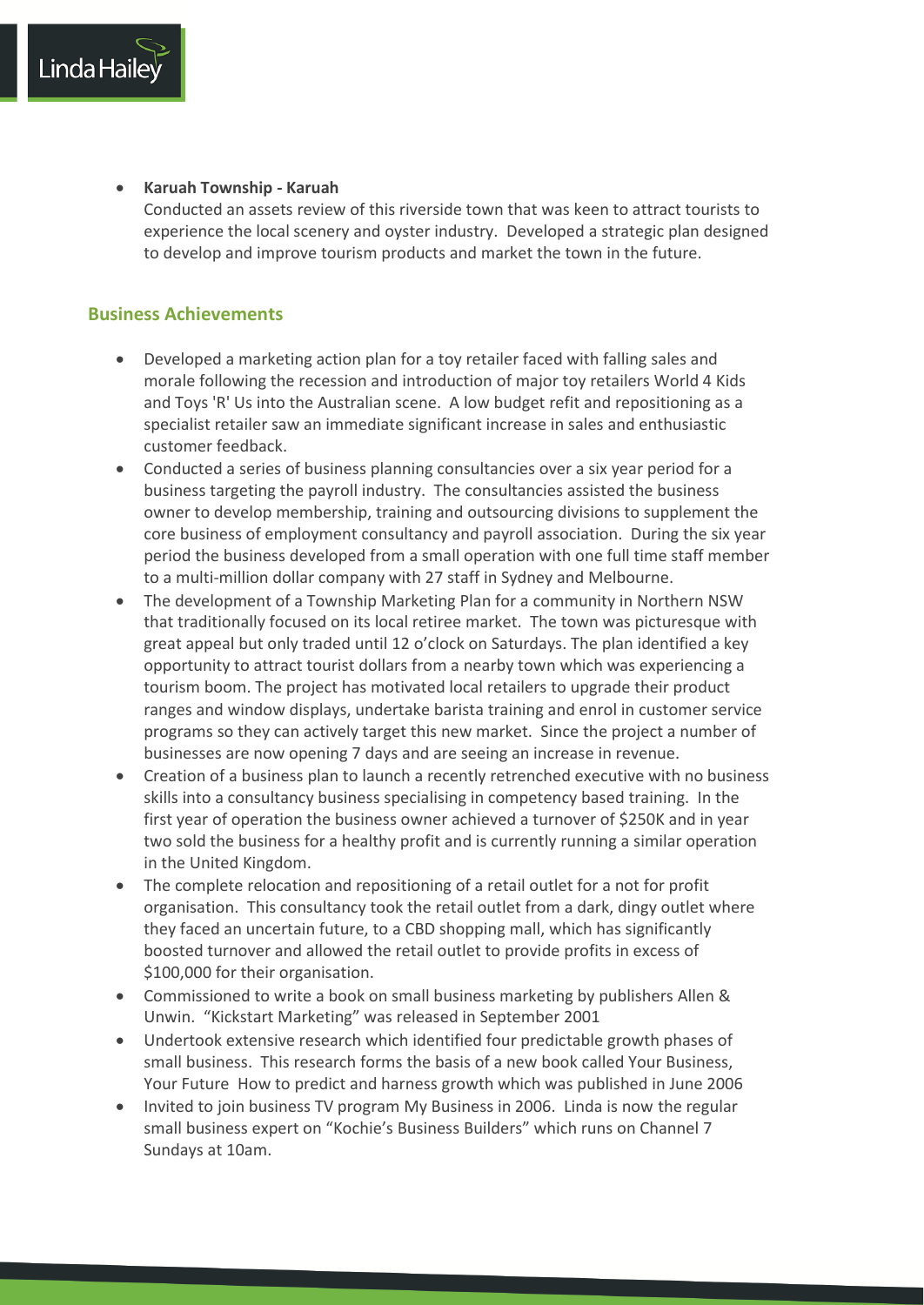

- In 2012 Appointed Adjunct Senior Lecturer at University of NSW presenting Business Skills program for the School of Science, School of Optometry
- Several clients have been recognised for their achievements in small business and technology awards. Some of these awards include
- Unitech –Small Business Operator of the Year in the Illawarra Small Business Awards
- Balloons & Blooms Winner of Telstra Small Business Award in the "Companies with less than 5 employees" category
- ASP Converters Winner of the Yellow Pages Innovations E Business Grant
- Accelerated Collection Services Winner of Australia Post Marketing Award
- Tri State Safaris winner of 2 NSW State Tourism Awards 2006 and National Tourism awards in 2008, 2009, 2010, 2011 and 2012.

# **Linda Hailey – Personal Profile**

Linda Hailey is a small business consultant, speaker and author who passionately believes it's time we took the mystery (and megabucks) out of marketing and strategic planning for small business.

Her extensive career in advertising and marketing started with a press advertising cadetship at Myer Melbourne followed by a switch of media to radio in Western Australia. On moving to Sydney in 1980 she joined radio station 2WS where she spent 8 years as Creative Director and Marketing Manager. A period as a Retail Marketing Manager, looking after 150 retailers in a major shopping centre, helped Linda understand just how intimidating marketing and planning can be for the small business owner. Although it is relatively easy for small business owners to obtain good financial advice, it is almost impossible for them to find unbiased, commonsense advice on how to market their products or services.

Starting her own consultancy in August 1990, Linda pioneered a range of simple diagnostic exercises that can be easily applied to any small business. She has worked with a wide range businesses to develop commonsense customer service and marketing strategies that build reputations and business revenue. Her client list includes home based businesses, service companies, retail outlets, health professionals, wholesalers, training and recruitment companies, franchise operations, hi tech companies, printers, graphic designers and even a funeral director!

In addition to her consulting work and speaking engagements Linda has also worked extensively in regional NSW acting as a trouble shooter for small communities who are facing challenges, ranging from drought or the closure of a major industry to disruptive road works in the main street. She also helps communities tap into opportunities such as a growing tourism market or a changing population profile.

This work has given her valuable insights into the key issues facing small businesses in regional areas which are reflected in her presentations